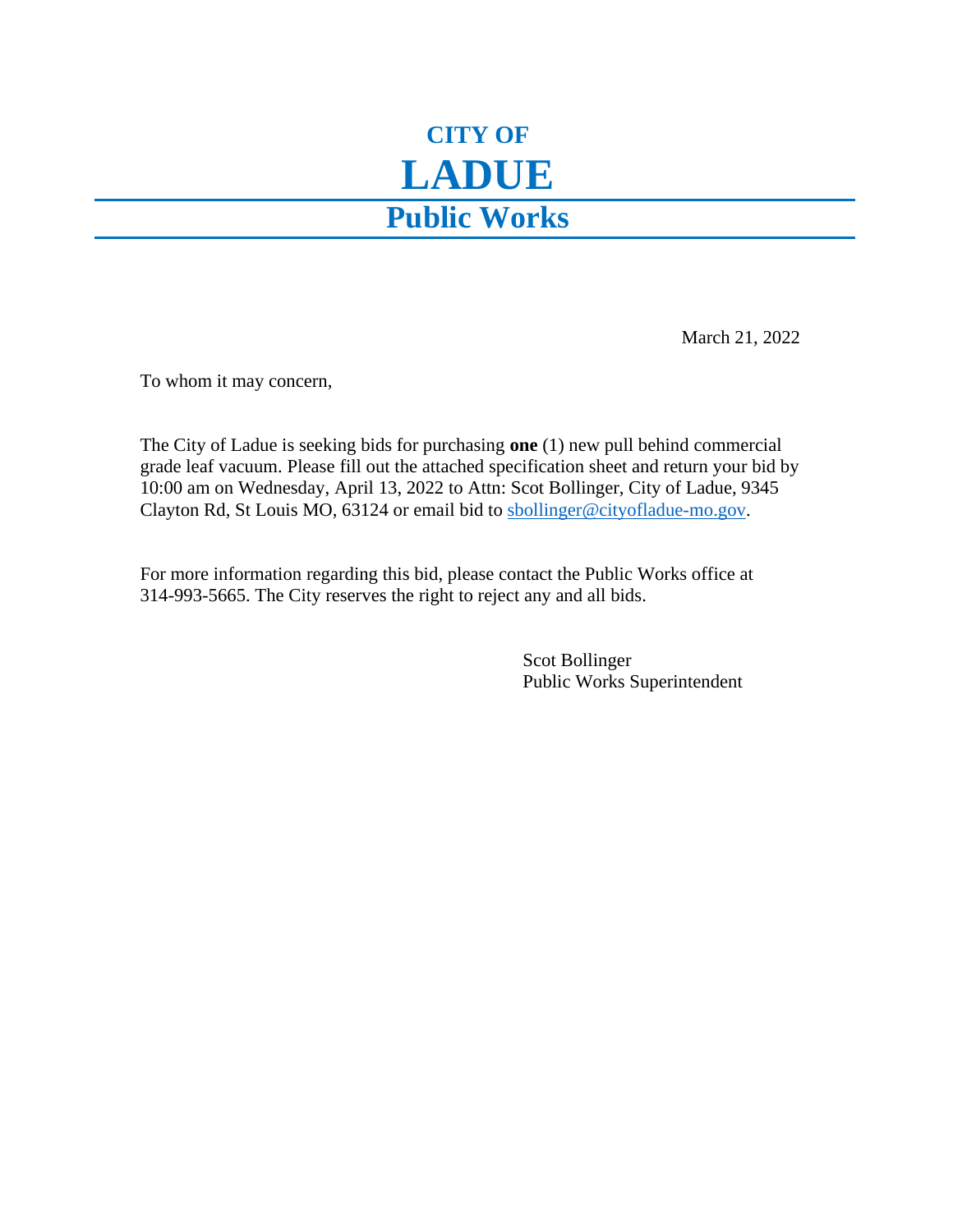## 2022 Pull Behind Leaf Vacuum Specification Sheet

| Liquid cooled diesel engine 74 hp max Tier 4 approved                                                                                                                                                                                                                                      | Comply $Yes$ No $\_\_$          |  |
|--------------------------------------------------------------------------------------------------------------------------------------------------------------------------------------------------------------------------------------------------------------------------------------------|---------------------------------|--|
| Additional engine throttle located on the intake hose handle                                                                                                                                                                                                                               | Comply Yes___ No___             |  |
| Pre-screen or self-cleaning radiator                                                                                                                                                                                                                                                       | Comply Yes___ No___             |  |
| 6 bladed balanced impeller that is gusset reinforced inside<br>a housing with a replaceable liner                                                                                                                                                                                          | Comply Yes___ No___             |  |
| Impeller shall be heavy duty and belt driven                                                                                                                                                                                                                                               | Comply Yes <sub>___</sub> No___ |  |
| Exhaust hose duct 16" diameter<br>Note; the distance from the ground to the bottom of the exhaust                                                                                                                                                                                          | Comply Yes___ No___             |  |
| chute must be 116" to line up with the opening of the<br>leaf box. Chute must also contain a bolt on clean out door.                                                                                                                                                                       | Comply Yes___ No___             |  |
| Urethane steel reinforced Intake hose 16" diam 12' long<br>and rear facing                                                                                                                                                                                                                 | Comply Yes___ No___             |  |
| Heavy duty 9' hydraulic hose boom with power up and down<br>Variations                                                                                                                                                                                                                     | Comply Yes <sub>___</sub> No___ |  |
| Bolt on tool holder for a minimum of 4 rakes on each side<br>Variations                                                                                                                                                                                                                    | Comply Yes <sub>___</sub> No___ |  |
| All trailer lighting including strobe light shall be LED and<br>must comply with all Federal regulations                                                                                                                                                                                   | Comply Yes_No__                 |  |
| Adjustable trailer tongue with a adjustable pintle hitch<br>Variations and the contract of the contract of the contract of the contract of the contract of the contract of the contract of the contract of the contract of the contract of the contract of the contract of the contract of | Comply Yes___ No___             |  |
| Heavy duty manual drop down tongue jack<br>with adjustable rear drop down stabilizer jack<br>Variations<br><u> 1989 - Johann Barn, amerikan besteman besteman besteman besteman besteman besteman besteman besteman besteman</u>                                                           | Comply Yes___ No___             |  |